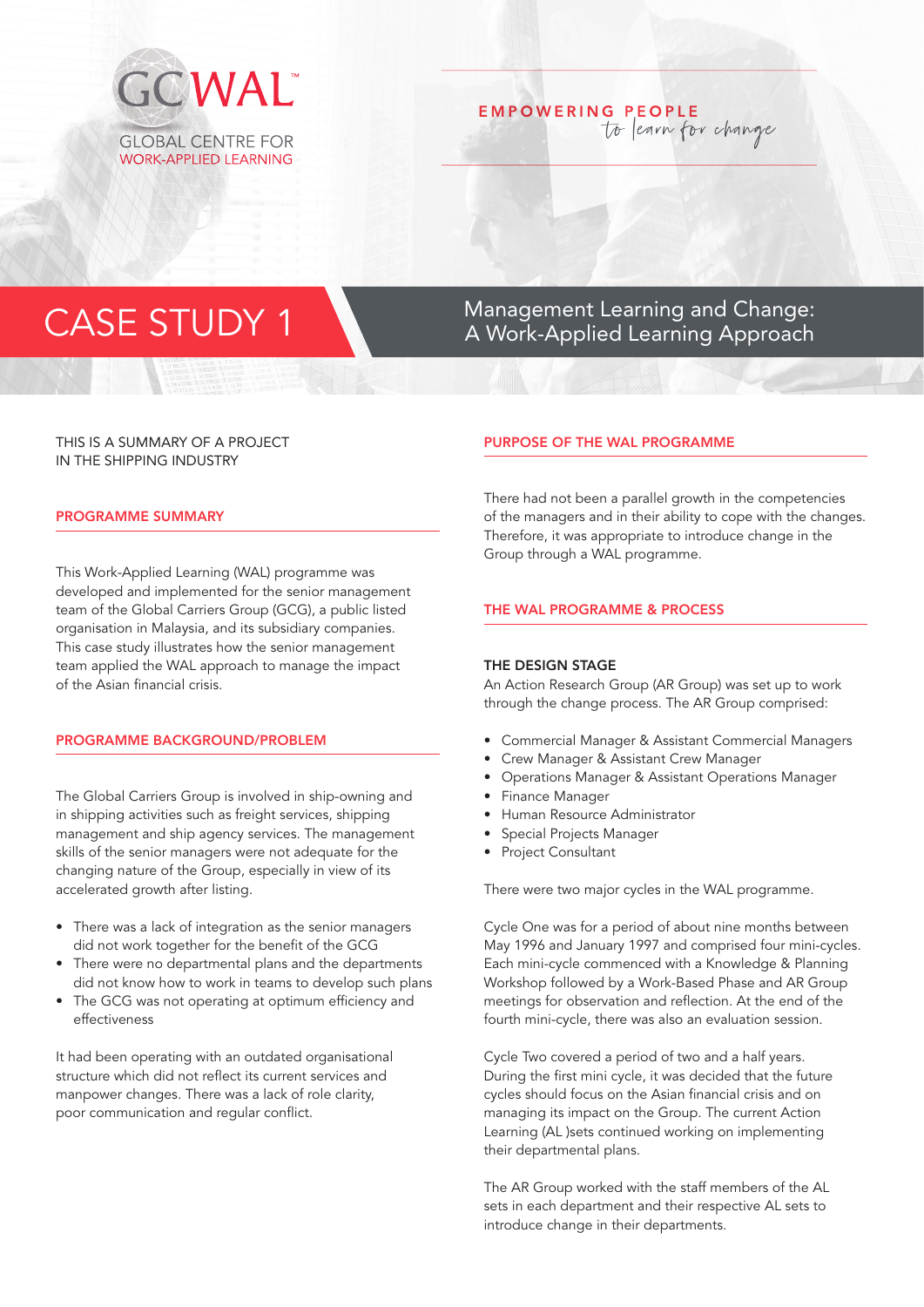# THE IMPLEMENTATION STAGE

The first Knowledge Planning Workshop discussed an issue related to human resource management. It was generally agreed that the GCG was growing very rapidly, which may have resulted in this department not previously being set up.

Discussion continued on other problems related to strategic planning as perceived by the AR Group Members, and the model of the integrated WAL approach. The AR Group Members then listed the various objectives which GCG should consider in order to perform its "business" effectively. Based on these objectives, the AR Group then proposed a suitable corporate structure for the GCG so that it could fully perform its functions effectively and efficiently.

The AR Group Members were introduced to the "Strategic Management Process". They also noticed certain strengths within the AR Group, namely that it had a sense of purpose, the staff members were committed and dedicated, and the GCG was technically sound in shipping.

The Knowledge & Planning Workshop 3 was devoted to providing the AR Group Members with further knowledge on strategic planning. At the end of the fourth Knowledge & Planning Workshop, AR Group Members believed they were ready to continue the change process.

The process of final evaluation and validation of the WAL programme reported that over the previous six months, they had moved from a situation of being crisis-driven and lacking in planning and organising to one where planning processes were in place and some of the plans had actually been introduced.

The WAL process had already brought about positive changes to the whole Group. Constant monitoring and evaluation were being carried out. WAL helped improve competencies in management and planning change. Departments were now able to cope with crisis and strategic changes. The Action Learning process contributed to these changes.

The AR Group undertook a strategic review of the GCG and its departments for the next three years and then on an annual basis.

- Fleet Department: the implementation process had been properly minuted and copies of the minutes had been regularly submitted to management.
- Human Resource Department (HRM): although some policies had been implemented, they had not been properly documented whilst others had been documented (in full or in part) but not implemented.
- Finance Department: the preliminary audit had been completed on time, before the mandatory deadline.
- Crew Resource Management: one of the major action plans implemented by this department had been distributed to the various Heads of Department.
- Commercial: most of the short- and long- term objectives of the department, which were either in the implementation stage or had been completed, were essentially internal procedures.

• Strategic Research/Finance Issues: the role of this department was long-term in nature and, as such, the results would not be obvious for some time.

A mini-cycle dealt with the re-structuring phase of the Group. The external facilitative consultants and solicitors were included in the restructuring as they could provide expert advice as resource people as well as access to their network of contacts in financial circles.

The meetings continued to be lengthy and intense as objectives which had not been met were continuously re-visited until they were achieved. The difficulties faced by the set members in achieving the objectives were openly discussed and reviewed at these meetings.

As time went on, the AL Set was operating smoothly and effectively. The set members were responsible and accountable for the performance of their respective departments. Although there were still a few conflicts among set members, they were more focused and willing to work towards the common goal of improving the shipping operations of the Group.

The processes of final evaluation and validation of the WAL approach using WAL were as follows:

- The CEO provided a report on his observation of the cycles of the WAL process
- The AR Group reflected on the members' responses
- An external validator conducted interviews with the CEO and every AR Group Member to ascertain their individual perceptions of the impact of WAL using an AR approach on the GCG.

The information obtained from these data sources was triangulated so that there was an opportunity to compare and crosscheck the consistency of the findings on the impact that the WAL approach had on the change process of the GCG.

# PERFORMANCE OUTCOMES

#### PROJECT OUTCOMES

The Human Resources Department and the Research and Strategic Issues Department were established to cope with the needs of a growing Group.

One of the results of the regular AR Group meetings was that the various departments began working more closely to resolve problematic situations. The AR Group decided that a Systems Development Policy should be adopted immediately, so that all activities were aligned and procedures could be implemented for checking and counterchecking activities and processes.

Other strategic changes that were discussed and agreed upon were as follows:

- The Commercial, Fleet and Crew Resource Management divisions would be sub-divided into Liquid, Dry Bulk and Containers sections
- Operations Department would be transferred from Commercial to Fleet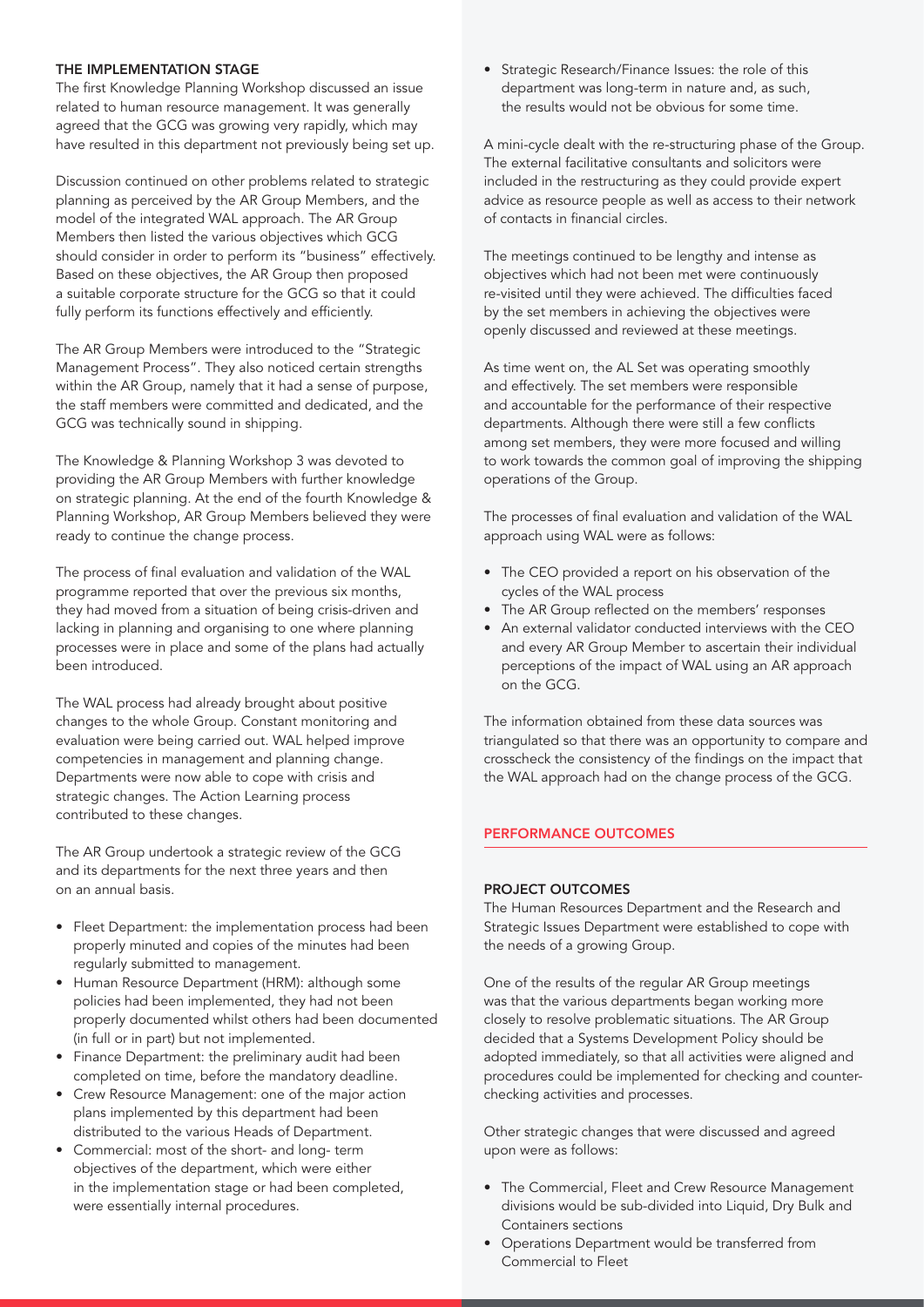- Commercial would concentrate on fixing cargo and liaising with the charterers
- CRM would handle the recruitment and arrangements for the boarding of new crew and repatriation of crew signing off
- All communications with vessels and the management of crew on board would be the responsibility of the Operations Department
- The heads of the Crew Resource Management Department and the Fleet Department would report to the Manager, Commercial Division, who in turn would report to the CEO, and
- A new department would be set up within the Fleet Division to monitor the construction of vessels commissioned by the GCG.

# PROCESS OUTCOMES

Senior managers in the past had no plans for their departments. However, after the WAL approach was introduced, the Action Learning (AL) sets within the Fleet Department, the Crew Resource Management Department, the Human Resource Department, and the Finance Department each developed departmental plans.

# LEARNING OUTCOMES

Prior to the introduction of change, there was no integration between the departmental senior managers. However, the WAL programme not only brought the departmental managers together but also the departmental managers worked more closely with their department staff through the AL Sets.

The observations of the AR Group Members confirmed the initiatives that were involved in the implementation of the plans by each department through the AL Sets. The AR Group Members worked together as an integrated team and this was not evident before Cycle 1.

Due to the improving interaction among the set members, an increasing number of options for overcoming such difficulties were usually canvassed, and acceptable courses of action were agreed upon.

These positive results boosted the morale of the AL Set members and gave them a sense of common direction and satisfaction which had not been obvious before the set was formed.

# WAL Programme Issues & Problems

The unexpected Asian economic crisis was a shock and a major change in the external environment. The Thai economy crashed as confidence in its financial markets deteriorated. This situation had an inevitable ripple effect on the Malaysian economy and in the wider Asian region. Three additional AL sets, namely Finance, Restructuring and Operations attempted to cope with the impact of the Asian financial crisis on the GCG, whilst the AL sets established in Cycle 1 continued to operate the business.

The Finance AL Set met almost every working day to review and assess the status of the various financing deals that the set was negotiating.